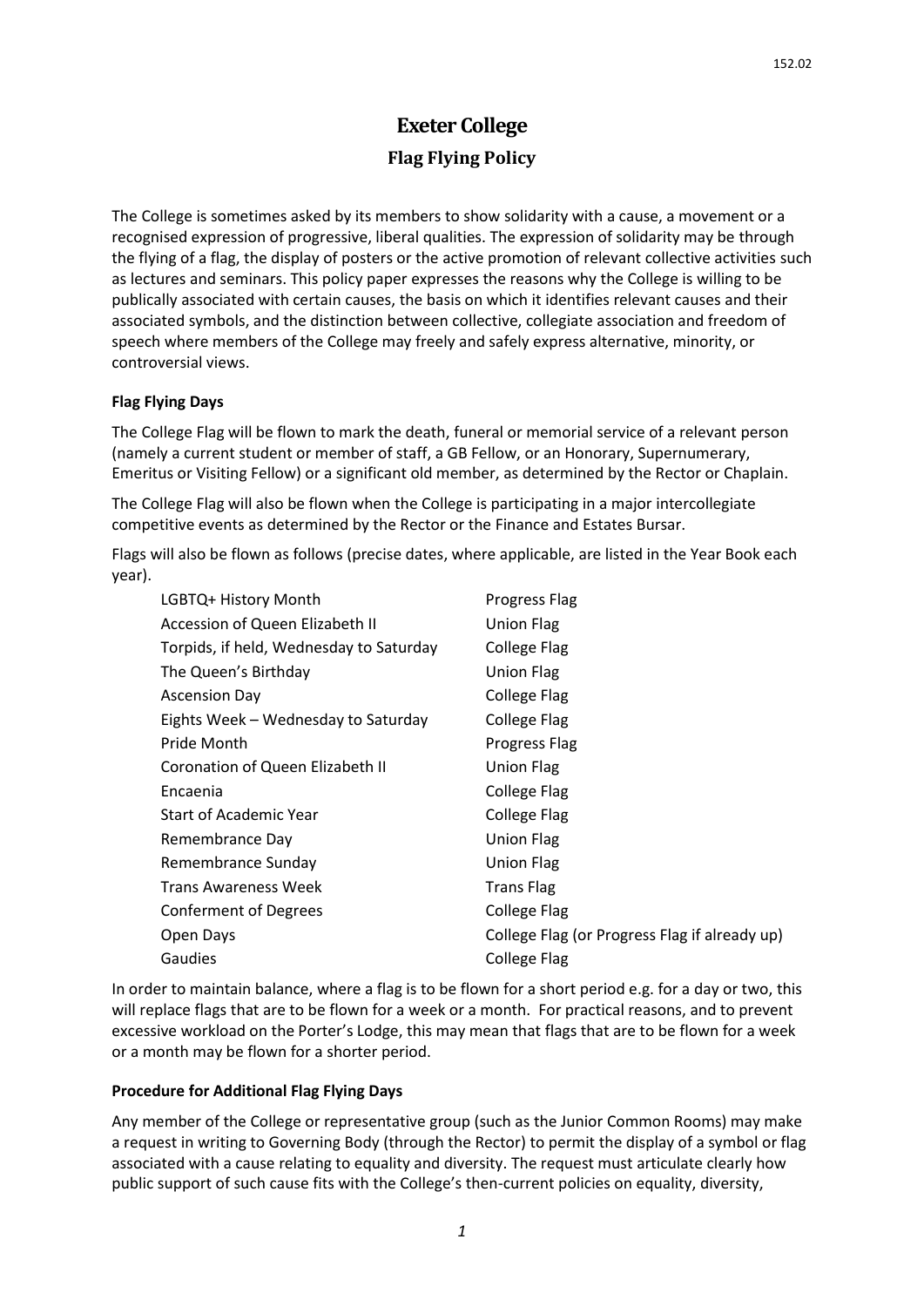harassment and freedom of speech and demonstrate that there is wide support within the College community for making a public statement in support of that cause. Consideration will be given in a discussion at Governing Body at which Junior Members are present to the national and international recognition of the flag or symbol to be displayed and any connotations it may have beyond the issues which it aims to represent in the petition before Governing Body. The purpose of this is to reduce the risk of trivialising the College's public support of liberal causes and to limit the scope for the College becoming inadvertently associated with a social or political issue that might bring it into inappropriate or harmful controversy.

A request to display a symbol must be received by the Rector sufficiently in advance of the date on which it is to be displayed for the request to be included in a prior, scheduled meeting of the Governing Body and the Rector shall have the discretion to defer a request if it is not received sufficiently in advance for incorporation within the next Governing Body business agenda.

On all occasions when a symbol or flag other than the national flag of the United Kingdom or the College Flag is to be displayed in public, a statement agreed by the Governing Body explaining the College's reasons for displaying the symbol will be published on the College door or in another suitable public place.

### **Principles**

## *Diversity & Equality*

The College is actively dedicated in all its actions, objectives and procedures to the promotion of diversity and equality. The College's Equality policy currently states that "Under the Equality Act 2010, public bodies have a general duty to have due regard to the need to **eliminate** discrimination, **advance** equality of opportunity and **foster** good relations between different people when carrying out their activities." The emphasis above demonstrates the proactive nature of the policy to tackle prejudice and promote diversity. Further, the Equality Act covers nine 'protected characteristics' which are: age, disability, gender reassignment, marriage and civil partnerships (but only in relation to employment), pregnancy and maternity, race, religion or belief, sex and sexual orientation. These then are the primary considerations of any action by the College to promote or defend diversity and equality within its own body and on which it will be willing publically to promote diversity and equality in the wider community.

"The general duty requires HEIs (such as the College) to have due regard in decision-making to the need to:

- Eliminate discrimination, victimisation and harassment and other conduct prohibited by the Equality Act 2010
- Advance equality of opportunity between people from different protected groups, including:
	- o Removing or minimising disadvantages suffered by people due to their protected characteristics;
	- o Meeting the needs of people with protected characteristics;
	- o Encouraging people with protected characteristics to participate in areas where their representation is low.
- Foster good relations between people from different protected groups, including tackling prejudice and promoting understanding." (Exeter College Equality Policy & Public Sector Equality Duty)

The College recognises that the general promotion of diversity and equality policies cannot compel all its members to agree on any particular issue and that it is possible for individuals who fall under different protected characteristics, or none, to hold differing views on a particular issue. The active promotion of diversity and equality does not entail or require the imposition of normative values on one group by another. The College is legally obliged to promote Freedom of Speech and the Public